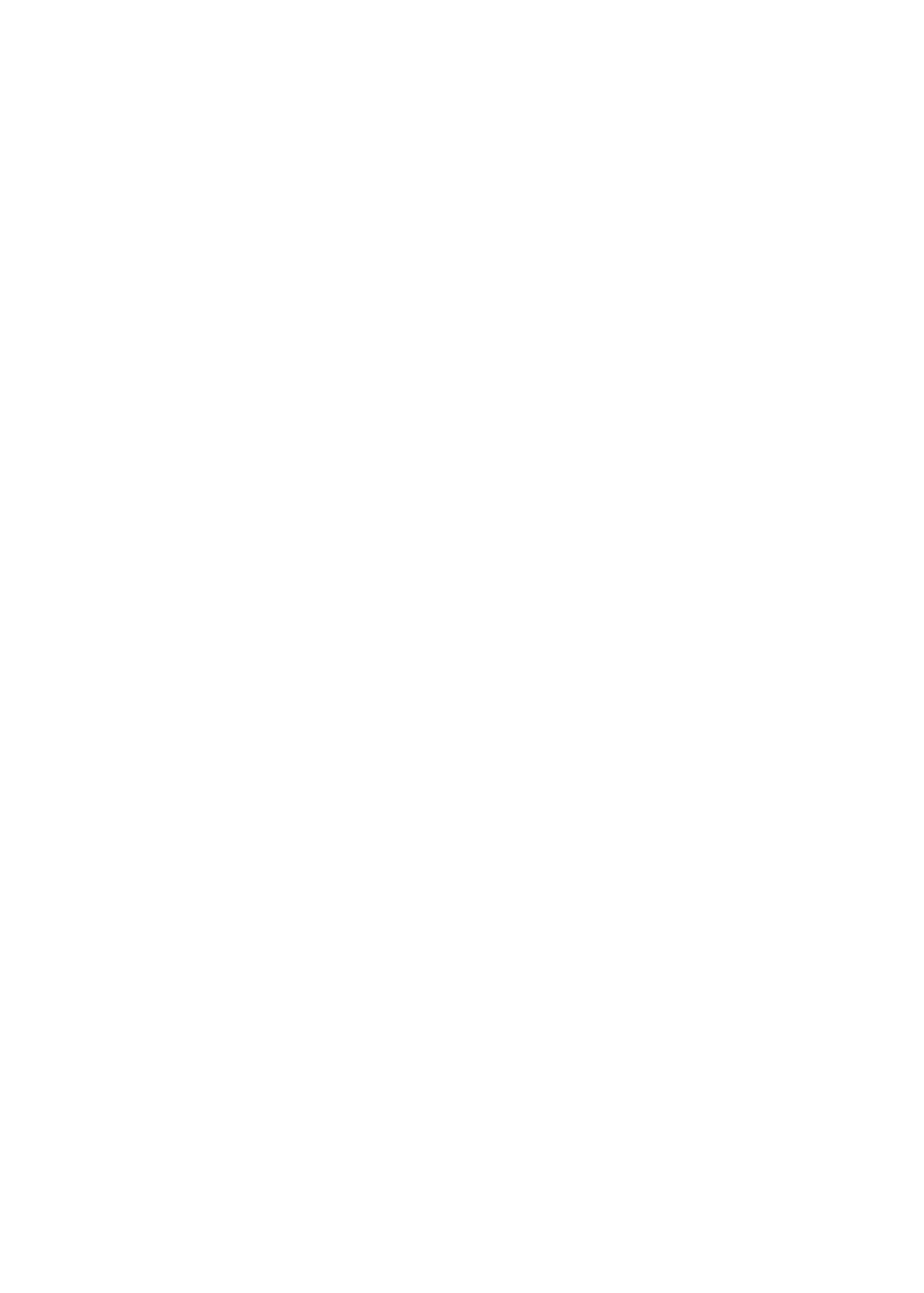In the period January - September 2021, the current account indicates a strong recovery of the Montenegro`s economy. According to preliminary data, the balance of payments recorded a decrease in the current account deficit (by 71,1% annually), which is largely the result of an increase in the surplus on the services account of 662.6 million euros or 493.9% due to tourism sector recovery. A further decline in the current account deficit was a result of an increase in the surplus in the primary and secondary income accounts by 34.7% and 52.1%, respectively. On the other hand, the recovery of the tourism sector and international trade flows resulted in an increase in the foreign trade deficit by 13.5%. The decrease in net capital inflow was recorded in the financial account, arising from the net outflows on other and portfolio investments accounts (Table 7.1).

In the observed period, the current account recorded a deficit in the amount of 249.2 million euros (a decrease of 71.1% annually) as a result of the recorded foreign trade deficit, which was partially mitigated by surpluses in other parts of the current account. The goods account deficit amounted to 1.4 billion euros or 13.5% more in relation to the corresponding period of the previous year. This is the result of an increase in total visible imports in the amount of 1.8 billion euros, which was 259.1 million euros or 17% higher than in the comparative period, mainly due to an increase in imports of oil and oil derivatives, and medicinal and pharmaceutical products. Total visible exports amounted to 371 million euros and was 91.1 million euros or 32.5% higher annually, mostly caused by the growth of electricity exports.

In the observed period, the services account ran a surplus of 796.8 million euros or 662.6 million euros more year-on-year, as a result of an increase in revenues of 148%. A significant increase in exports on this account (primarily caused by the increase in revenues from travel-tourism and transport services) followed by the increase in imports, resulted in an increase in the volume of invisible trade to 1.7 billion euros in the period January - September 2021 (an increase of 94.1% annually).

The surplus of 365.6 million euros was recorded on the primary and secondary income accounts, which is 47.7% more than in the same period of 2020. Primary income account ran a 84 million euros surplus, which is 34.7% more year-on-year. This trend is the result of larger inflow from compensations to employees. The secondary income account ran a surplus of 281.6 million euros, which is 52.1% more year-on-year. The inflow from remittances amounted to 527.4 million euros (an increase of 31.9%).

In the period January - September 2021, net FDI inflow amounted to 352.2 million euros, which is a year-on-year increase of 2%, and the current account deficit was fully covered by the net FDI inflow. Such trend is a result of higher inflow of FDIs arising from equity investments. In the reporting period, portfolio investments saw a net outflow of 396.5 million euros due to the principal repayment for Eurobonds issued in previous years. The other investments account recorded a net outflow of 294.8 million euros. Developments in this account are characterised by lower borrowing by the state, banks, and other sectors arising from foreign loans taken.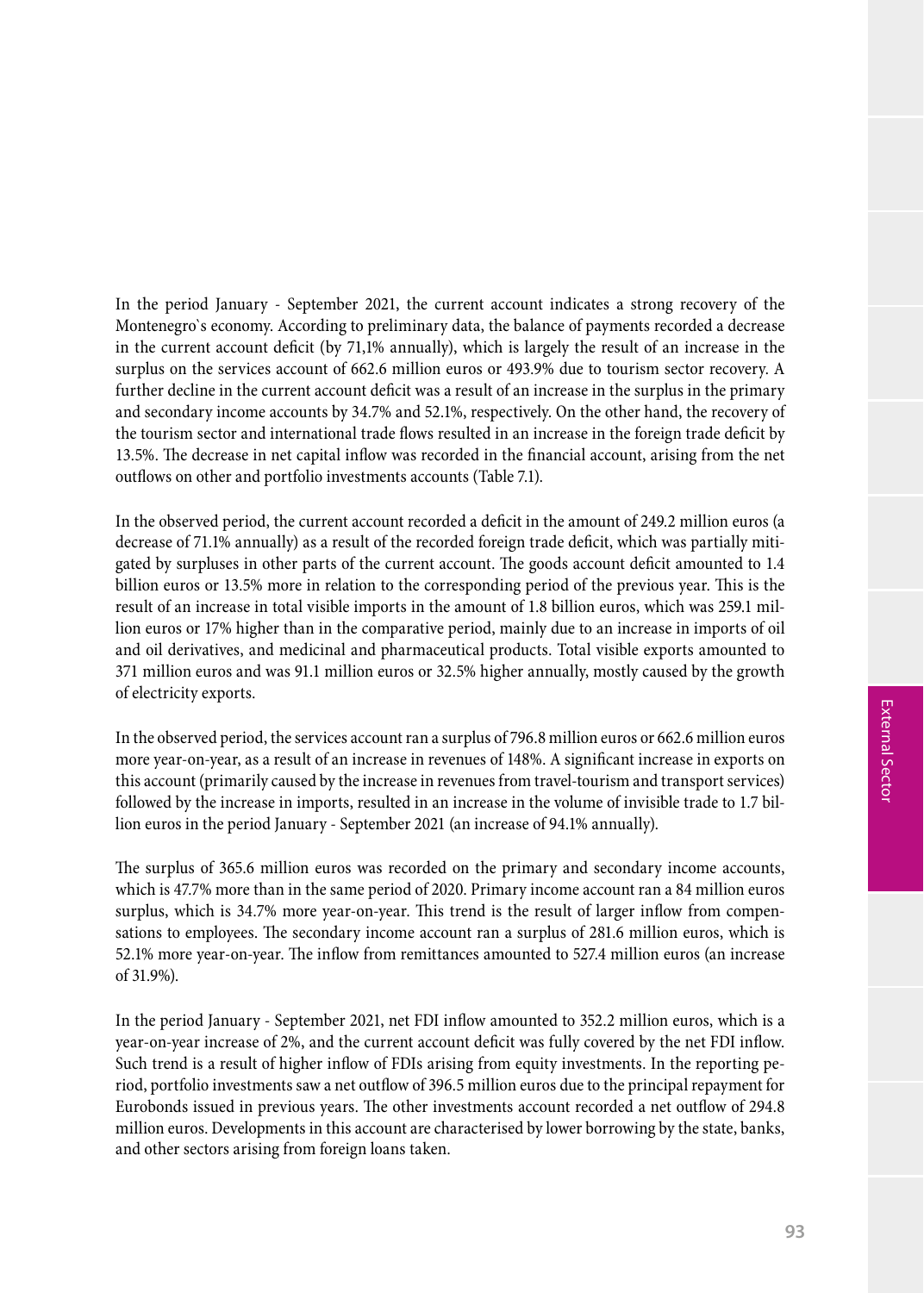## **Table 7.1**

## Balance of payments of Montenegro, January - September 2020/2021, in thousand euros<sup>41</sup>

| No.            | Item                                | January-<br>September 2020 September 2021 | January-     | Change in % |
|----------------|-------------------------------------|-------------------------------------------|--------------|-------------|
| $\mathbf{1}$   | A. CURRENT ACCOUNT                  | $-861,872$                                | $-249,198$   | -71.1       |
| 1.A            | <b>GOODS AND SERVICES BALANCE</b>   | $-1,109,400$                              | $-614,771$   | $-44.6$     |
| 1.A.a          | Goods                               | $-1,243,559$                              | $-1,411,545$ | 13.5        |
| 1.A.a.1        | Exports f.o.b.                      | 279,892                                   | 370,996      | 32.5        |
| 1.A.a.2        | Imports f.o.b.                      | 1,523,451                                 | 1,782,541    | 17.0        |
| 1.A.b          | <b>Services</b>                     | 134,160                                   | 796,773      | 493.9       |
| 1.A.b.1        | Income                              | 497,969                                   | 1,234,937    | 148.0       |
| 1.A.b.2        | Expenses                            | 363,809                                   | 438,164      | 20.4        |
| 1.B            | Primary income                      | 62,365                                    | 84,014       | 34.7        |
| 1.B.1          | Income                              | 212,721                                   | 258,738      | 21.6        |
| 1.B.2          | <b>Expenses</b>                     | 150,356                                   | 174,724      | 16.2        |
| 1.C            | Secondary income                    | 185,162                                   | 281,559      | 52.1        |
| 1.C.1          | Income                              | 246,654                                   | 341,204      | 38.3        |
| 1.C.2          | Expenses                            | 61,492                                    | 59,645       | $-3.0$      |
| $\overline{2}$ | <b>CAPITAL ACCOUNT</b>              | 9                                         | $-271$       |             |
| 2.A            | Income                              | 11                                        | $\mathbf{0}$ |             |
| 2.B            | Expenses                            | $\overline{2}$                            | 271          |             |
|                | CURRENT AND CAPITAL ACCOUNT BALANCE | $-861,863$                                | $-249,469$   | -71.1       |
| 3              | FINANCIAL ACCOUNT, net              | $-728,303$                                | 77,279       |             |
| 3.A            | Financial assets net increase       | $-271,794$                                | 110,784      |             |
| 3.B            | Net increase in obligations         | 456,509                                   | 33,505       | $-92.7$     |
| 3.1            | Direct investments, net             | $-345,436$                                | $-352,229$   | 2.0         |
| 3.1.1          | Financial assets net increase       | $-10,852$                                 | 3,820        |             |
| 3.1.2          | Net increase in obligations         | 334,584                                   | 356,050      | 6.4         |
| 3.2            | Portfolio investments, net          | 275,756                                   | 396,459      | 43.8        |
| 3.2.1          | Financial assets net increase       | 10,975                                    | 47,740       | 335.0       |
| 3.2.2          | Net increase in obligations         | $-264,781$                                | $-348,718$   | 31.7        |
| 3.3            | Financial derivatives, net          | $\mathbf 0$                               | 3,930        |             |
| 3.3.1          | Financial assets net increase       | $\mathbf 0$                               | 3,930        |             |
| 3.3.2          | Net increase in obligations         | $\mathbf 0$                               | $\mathbf 0$  |             |
| 3.4            | Other investments, net              | $-357,427$                                | 294,834      |             |
| 3.4.1          | Financial assets net increase       | 29,278                                    | 321,007      | 996.4       |
| 3.4.2          | Net increase in obligations         | 386,706                                   | 26,174       | $-93.2$     |
| 3.5            | CBCG reserves (change)              | $-301,195$                                | $-265,714$   | $-11.8$     |
| 4              | NET ERRORS AND OMISSIONS (3-2-1)    | 133,560                                   | 326,747      |             |

Note: Due to rounding up digits, individual sums will not be equal to the sum of individual items Source: CBCG

 $^{41}\,$  Montenegro's balance of payments' data are published in accordance with the new IMF methodology (2009 IMF Balance of Payment and International Investment Position Manual, Sixth Edition - BMP 6).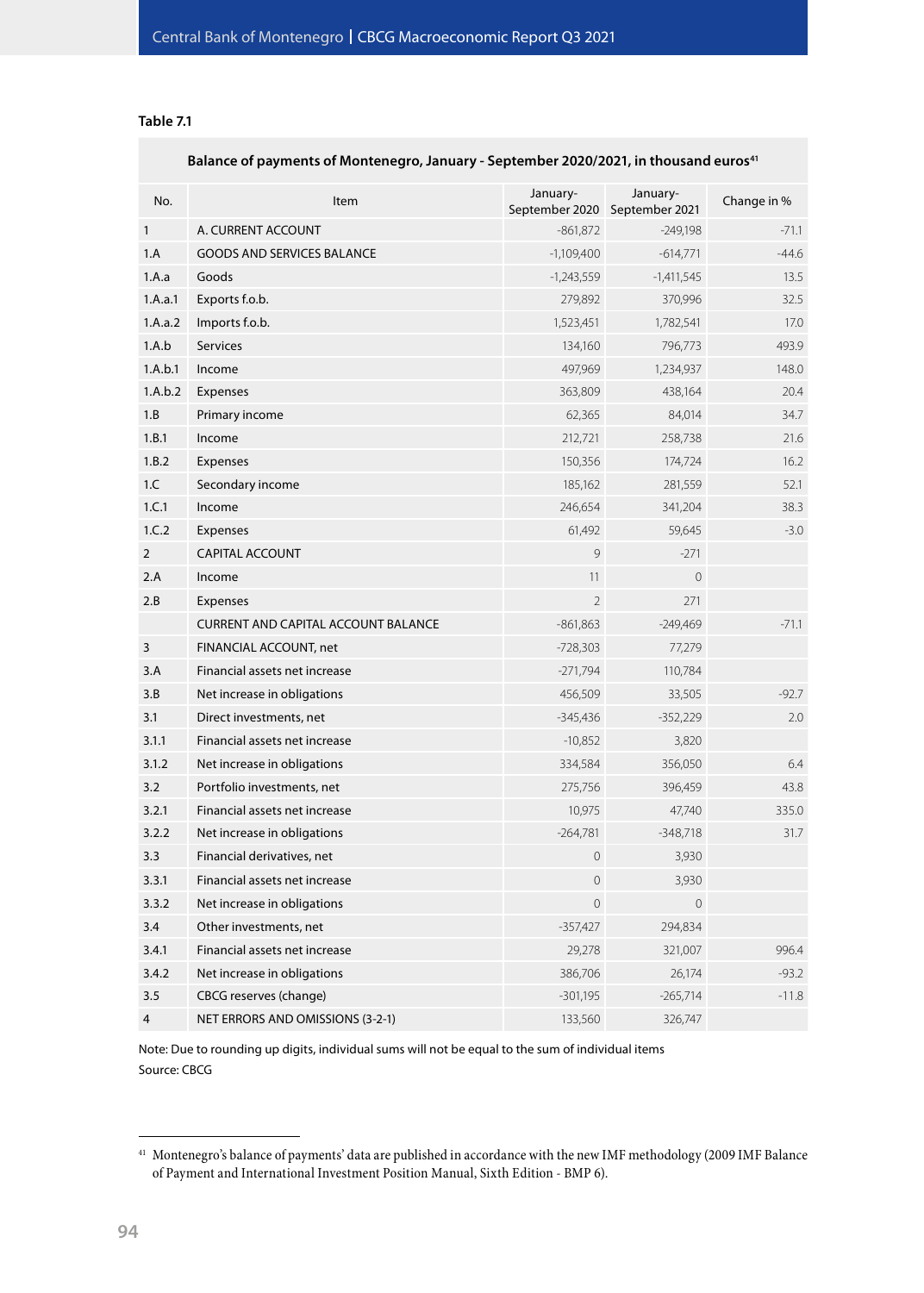## 7.1. Balance of Payments

## 7.1.1. Current and capital accounts

From January to September 2021, the current account deficit is the result of a deficit on the goods account, while a surplus was recorded on other accounts (Graph 7.1). The recorded foreign trade deficit of 1.4 billion euros, followed by an increase in the surplus on the services account, resulted in an decrease in the deficit in the exchange of goods and services of 44.6% in relation to the same period of the previous year. The coverage of imports by visible and invisible exports amounted to 72.3%, recording the year-on-year increase of 31.1 pp.

In the observed period, the recorded surplus on services account was 796.8 million euros or approximately six times higher than in the corresponding period, which is largely the result of lower base from the aforementioned period as well as the increase of revenues from travel-tourism and transport services. The decline in the current account deficit was further stimulated by an increase in the surplus on primary and secondary income accounts of 47.7% compared to the corresponding period.

## 7.1.1.1 Visible trade<sup>42</sup>

According to preliminary Monstat data, during the period January - September 2021, the total international visible trade recorded an increase of 17.1% compared to the corresponding period of the previous year, as a result of simultaneous visible imports and exports increase. Owing to the mentioned growth of imports (by 263.4 million euros or 16.8%) and exports (by 47.5 million euros or 18.7%), the coverage of visible imports by visible exports in Q3 2021 remained at approximately the same level in relation to the recorded coverage in the corresponding period of the previous year (growth of 0.3 pp) and stood at 16.5%.

## **Graph 7.1**



Source: CBCG

## **Graph 7.2**





Source: Monstat and CBCG calculations

 $42$  Methodological remarks: Data on foreign trade and balance of payment of Montenegro are shown according to the special trading system. The CBCG performs adjustments of data received from Monstat for the purposes of compiling the balance of payments in line with the IMF methodology (Balance of Payments Manual, Sixth edition, IMF, 2009). Data on visible imports and exports are presented by f.o.b. The adjustments made by the CBCG are the reason for the differences in the data shown in Table 7.1 and the data analysed in this chapter.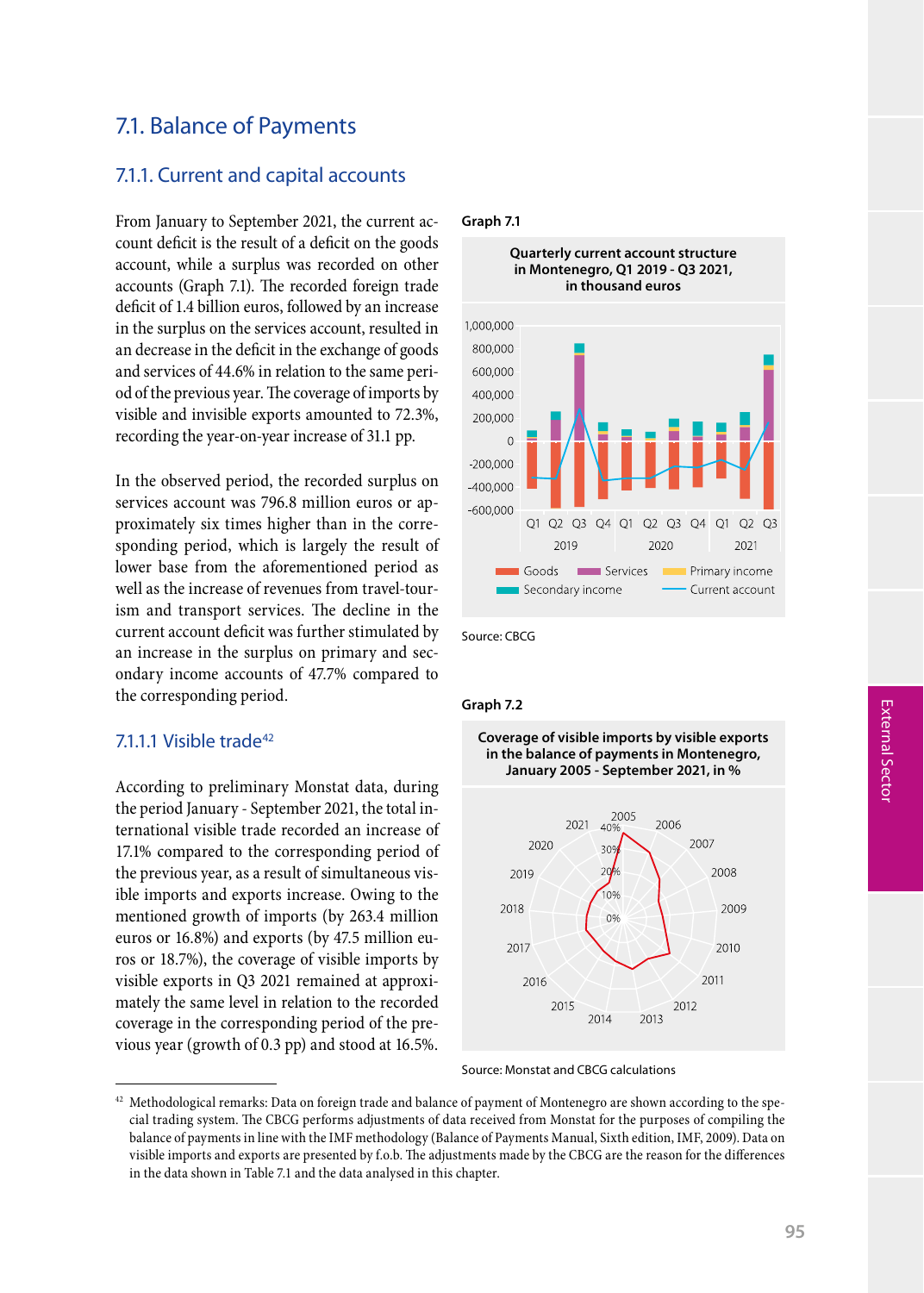Preliminary Monstat data show that the total visible exports amounted to 302.1 million euros from January to September 2021. Observed by the SITC<sup>43</sup> categories, the increase in total exports was mostly influenced by the exports of *mineral fuels and lubricants* in the amount of 61.5 million euros, being 24.2 million euros or 65.1% higher y-o-y. This is a result of an increase in exports in the subcategory *electricity*, where the recorded value of exported goods amounted to 50.6 million euros, which is an increase of 20.2 million euros or 66.4% compared to the same period of the previous year.

According to SITC, in the structure of exports, most products are exported in the category *raw materials, except fuels*, which accounted for 69.3 million euros or 22.9% of total exports. The largest share in this value consists of *metalliferous ores and metal scrap*, which was exported in the amount of 40.4 million euros (growth of 17.9%), and *cork and wood*, with exports of 24 million euros (growth of 15.4). A significant share in exports (21.3%) is also recorded in the category *Products classified by materials*, whose exports amounted to 64.4 million euros, which is an increase of 11.4% compared to the period January - September 2020. In this category, *non-ferrous metals* accounted for the main share with exports amounting to 49.3 million euros (up 17.7%), followed by *iron and steel* with exports of 6.2 million euros (down 37.6%). The next category, according to the share in exports (20.4%) is the category of *mineral fuels and lubricants*.

## **Table 7.2**

|                |                                                       |                 |                 | Share           |                 | Change                                  | Nominal difference                                  |  |
|----------------|-------------------------------------------------------|-----------------|-----------------|-----------------|-----------------|-----------------------------------------|-----------------------------------------------------|--|
|                |                                                       | Jan-Sep<br>2020 | Jan-Sep<br>2021 | Jan-Sep<br>2020 | Jan-Sep<br>2021 | Jan-Sep 2021<br>Jan-Sep 2020,<br>in $%$ | Jan-Sep 2021<br>Jan-Sep 2020<br>(in thousand euros) |  |
| $\mathbf{0}$   | Food and live animals                                 | 19,670.5        | 22,900.7        | 7.7%            | 7.6%            | 16.4%                                   | 3,230.2                                             |  |
|                | Beverages and tobacco                                 | 10,493.2        | 14,492.5        | 4.1%            | 4.8%            | 38.1%                                   | 3,999.3                                             |  |
| 2              | Raw materials, except fuels                           | 58,418.8        | 69,303.0        | 22.9%           | 22.9%           | 18.6%                                   | 10,884.2                                            |  |
| 3              | Mineral fuels and lubricants                          | 37,257.1        | 61,501.9        | 14.6%           | 20.4%           | 65.1%                                   | 24,244.9                                            |  |
| 4              | Animal and vegetable oils and fats                    | 371.8           | 616.3           | 0.1%            | 0.2%            | 65.8%                                   | 244.5                                               |  |
| 5              | Chemical products                                     | 20,842.4        | 23,714.6        | 8.2%            | 7.9%            | 13.8%                                   | 2,872.3                                             |  |
| 6              | Products classified by materials                      | 57,858.3        | 64,448.9        | 22.7%           | 21.3%           | 11.4%                                   | 6,590.6                                             |  |
| $\overline{7}$ | Machinery and transport<br>equipment                  | 25,349.2        | 32,437.2        | 10.0%           | 10.7%           | 28.0%                                   | 7,088.0                                             |  |
| $\mathbf{8}$   | Miscellaneous manufactured<br>articles                | 16,292.1        | 12,655.6        | 6.4%            | 4.2%            | $-22.3%$                                | $-3,636.5$                                          |  |
| $\mathsf{Q}$   | Products and transactions,<br>otherwise not mentioned | 8,000.0         | 0,0             | 3.1%            | 0.0%            |                                         | $-8,000.0$                                          |  |
|                | <b>TOTAL:</b>                                         | 254,553.3       | 302,070.7       | 100%            | 100%            | 18.7%                                   | 47,517.4                                            |  |

#### **Structure of visible exports in Montenegro, January - September 2020/2021, in thousand euros**

Note: Due to rounding up digits, individual sums will not be equal to the sum of individual items. Source: Monstat and CBCG calculations

Total visible imports amounted to 1.8 billion euros in the period January - September 2021. The increase in imports compared to the corresponding period of the previous year and observed by SITC categories was mostly influenced by the increase in imports in the category *mineral fuels and lubricants* in the amount of 205.5 million euros or 79.9 million euros higher (increase of 63.6%). This increase is a result of the growth in imports in the subcategory *oil and oil derivatives* whose imports

<sup>43</sup> Standard International Trade Classification.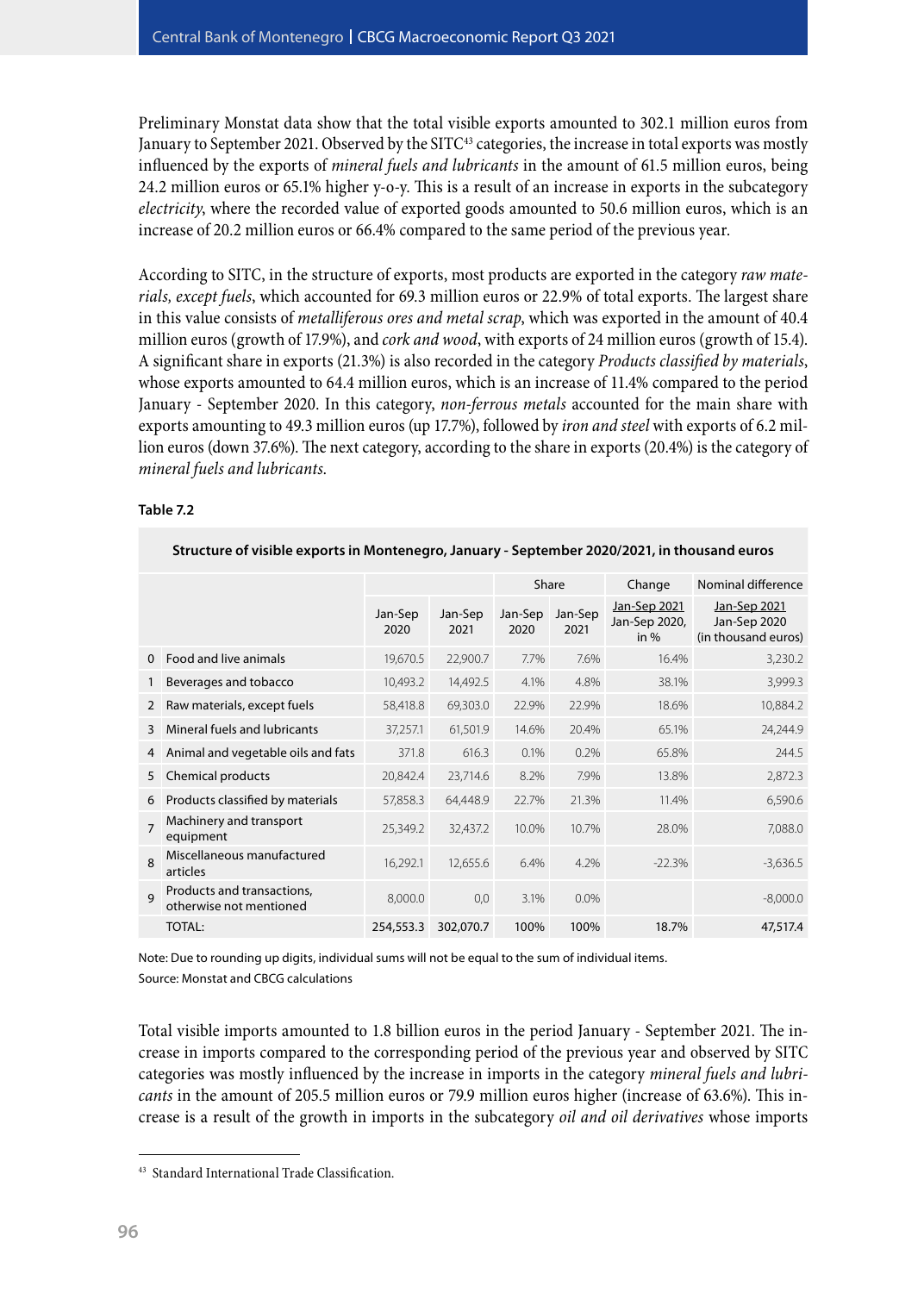amounted to 141.1 million euros and increased by 54.4 million euros (62.8%) compared to the same period of the previous year. Further growth in imports in this category was also influenced by the subcategory *electricity* with imports of 51.8 million euros (increase of 18.9 million euros or 57.4%).

Significant growth was also recorded in the category *food and live animals* (increase of 60.3 million or 20.6%), as well as in the category *chemical products* (increase of 40 million or 19.9%), where *medicinal and pharmaceutical products* worth 112 million euros were imported (growth of 25.6 million euros or 29.7%).

According to SITC, *machinery and transport equipment* had a dominant share in the structure of imports (20.6%), with imports amounting to 376.3 million euros. The highest value of imports under machinery and transport equipment was in *road vehicles* amounting to 106.4 million euros as well as in *electrical machinery, apparatus and appliances* in the amount of 77 million euros. The second largest share in the structure of visible imports were products of the sector *food and live animals* (19.3%), which were imported in the amount of 352.5 million euros. Under this category, the most representing ones include: *meat and meat preparations* and *vegetables and fruits* with the respective amounts of 70.9 million euros and 55 million euros. *Products classified by materials* (16%), which include nonmetal mineral products (mostly cement) and manufactures of metals (with structures, parts of structures, and fittings of iron and steel as prevailing) have a significant share in the imports structure.

## **Table 7.3**

|                |                                                       |                 |                 | Share           |                 | Change                                         | Nominal<br>difference                                  |  |
|----------------|-------------------------------------------------------|-----------------|-----------------|-----------------|-----------------|------------------------------------------------|--------------------------------------------------------|--|
|                |                                                       | Jan-Sep<br>2020 | Jan-Sep<br>2021 | Jan-Sep<br>2020 | Jan-Sep<br>2021 | <b>Jan-Sep 2021</b><br>Jan-Sep 2020,<br>in $%$ | Jan-Sep 2021<br>Jan-Sep 2020<br>(in thousand<br>euros) |  |
| $\Omega$       | Food and live animals                                 | 292,191.9       | 352,513.6       | 18.7%           | 19.3%           | 20.6%                                          | 60,321.7                                               |  |
|                | Beverages and tobacco                                 | 46,180.6        | 70,024.8        | 3.0%            | 3.8%            | 51.6%                                          | 23,844.2                                               |  |
| 2              | Raw materials, except fuels                           | 30,969.7        | 35,359.1        | 2.0%            | 1.9%            | 14.2%                                          | 4,389.4                                                |  |
| 3              | Mineral fuels and lubricants                          | 125,574.1       | 205,473.2       | 8.0%            | 11.2%           | 63.6%                                          | 79,899.1                                               |  |
| 4              | Animal and vegetable oils and fats                    | 9,063.6         | 12,395.0        | 0.6%            | 0.7%            | 36.8%                                          | 3,331.4                                                |  |
| 5              | Chemical products                                     | 200,643.8       | 240,668.5       | 12.8%           | 13.2%           | 19.9%                                          | 40,024.7                                               |  |
| 6              | Products classified by materials                      | 277,543.1       | 292,614.8       | 17.7%           | 16.0%           | 5.4%                                           | 15,071.7                                               |  |
| $\overline{7}$ | Machinery and transport equipment                     | 362,083.1       | 376,321.2       | 23.1%           | 20.6%           | 3.9%                                           | 14,238.1                                               |  |
| 8              | Miscellaneous manufactured articles                   | 216,528.1       | 242,625.3       | 13.8%           | 13.3%           | 12.1%                                          | 26,097.2                                               |  |
| $\mathbf{Q}$   | Products and transactions, otherwise<br>not mentioned | 3,936.9         | 82.3            | 0.3%            | 0.0%            | $-97.9%$                                       | $-3,854.6$                                             |  |
|                | <b>TOTAL:</b>                                         | 1,564,714.9     | 1,828,077.8     | 100%            | 100%            | 16.8%                                          | 263,362.9                                              |  |

## **Structure of visible imports in Montenegro, January - September 2020/2021, in thousand euros**

Note: Due to rounding up digits, individual sums will not be equal to the sum of individual items. Source: Monstat and CBCG calculations

Regarding the exports by regions in the period January-September 2021, the main foreign trade partners of Montenegro were the CEFTA<sup>44</sup> countries with 44.3% goods exported, most of which is electricity. It is followed by the EU countries with a share of 34.5% to which the most exports included

<sup>44</sup> The Central European Free Trade Agreement (CEFTA) is a trade agreement between Albania, Bosnia and Herzegovina, the Republic of North Macedonia, Moldova, Serbia, the Republic of Kosovo and Montenegro.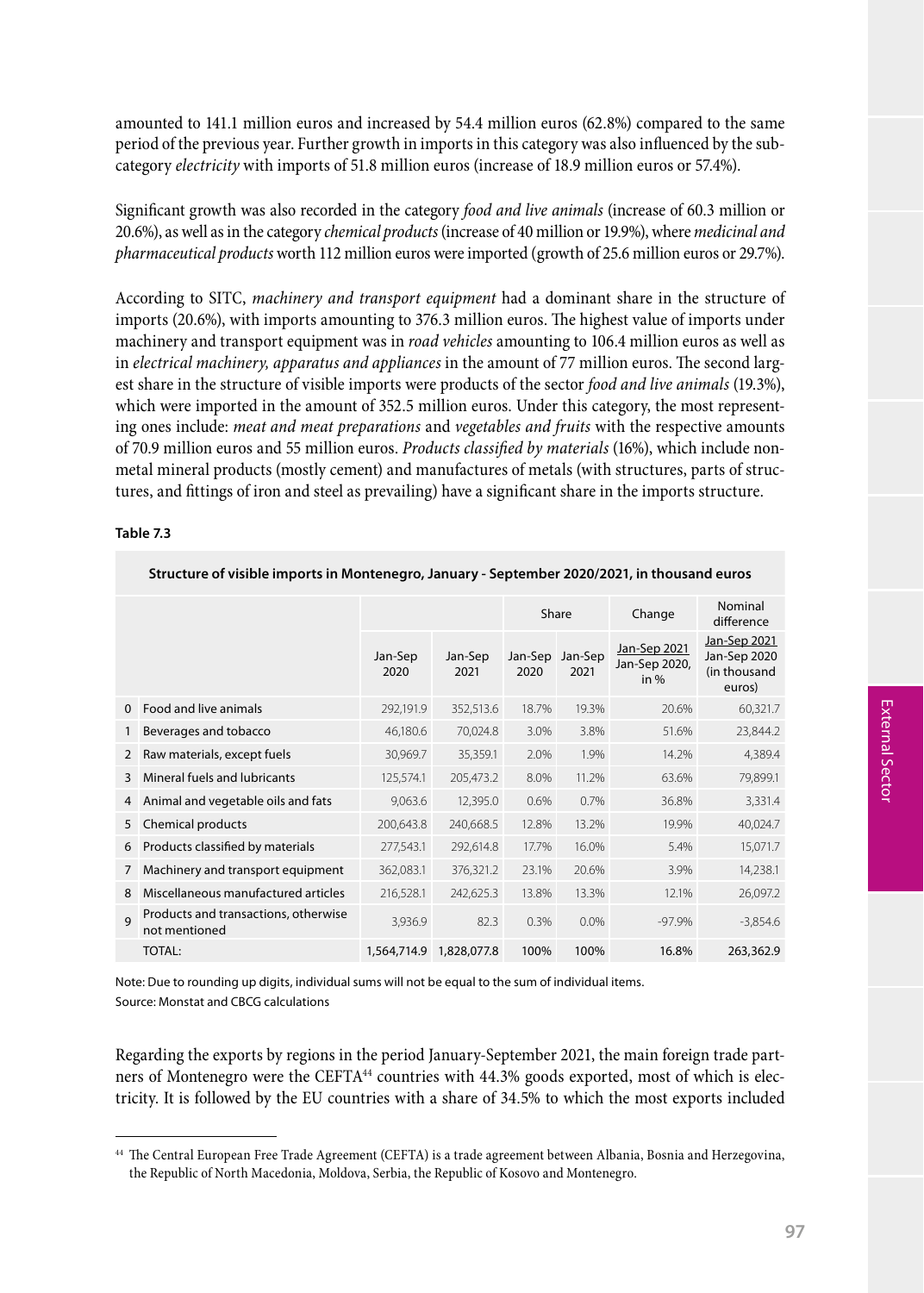### **Graph 7.3**



Source: Monstat

#### **Graph 7.4**

aluminium and electricity, the EFTA countries<sup>45</sup> (8.1%) and other countries (13.1%).

Most goods were imported from the EU (45.8%), and from CEFTA and EFTA countries (28.5% and 2%, respectively). Some 23.8% is imported from other countries (Graph 7.3). If the structure of imports is observed, oil and oil derivatives, as well as road vehicles were the most imported from the EU, whereas electricity, water and live animals were most imported from the CEFTA countries.

Observed by individual countries, the largest export partners were: Serbia (78 million euros), Switzerland (24.5 million euros) and Bosnia and Herzegovina (23.3 million euros). In terms of imports, most goods were imported from Serbia (368.9 million euros), followed by China (179.2 million euros) and Germany (168.4 million euros).



Source: Monstat and CBCG calculations

## 7.1.1.2. Services

From January to September 2021, Montenegro recorded a surplus in the amount of 796.8 million euros in international invisible trade, which is 662.6 million euros more y-o-y. The surplus on this account was recorded owing to an increase in revenues. The total volume of invisible trade in this period reached 1.7 billion euros or 94.1% more year-on-year.

<sup>45</sup> The European Free Trade Association (EFTA) is an international governmental organisation consisted of Iceland, Liechtenstein, Norway and Switzerland.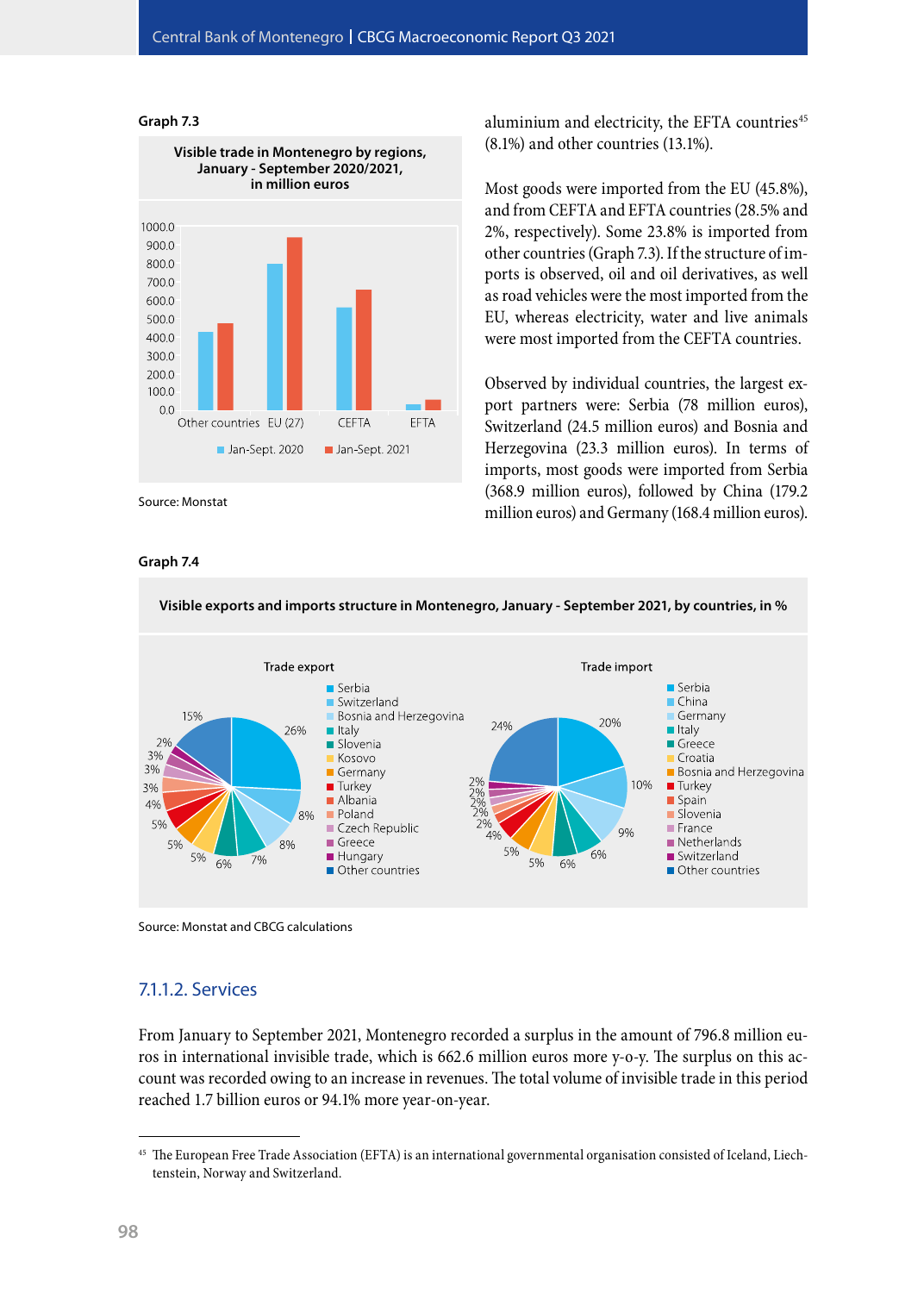Total revenues from services amounted to 1.2 billion euros, recording a year-on-year increase of 148%. With 699.7 million euros, travel-tourism recorded the highest revenues, followed by transport with 264.8 million euros, other business services with 120.5 million euros, and telecommunication, computer and information services with 57.1 million euros (Graph 7.5).

In the reporting period, expenses for services stood at 438.2 million euros, or 20.4% higher compared y-o-y. Expenditures for transport in the amount of 197 million euros had the largest share in the structure of expenditures, followed by expenditures arising from other business services, which amounted to 105.5 million euros (Graph 7.6). Under these services, the highest expenditures arose from professional and consulting services which added up to 72.8 million euros, as well as from technical, trade and other business services in the amount of 26.8 million euros.





Source: CBCG Source: CBCG

In the period January-September 2021 the transport services account recorded a surplus in the amount of 67.7 million euros, which is 44.8 million euros more year-on-year. Owing to the recovery of the economy from the crisis caused by the COVID-19 pandemic, as well as the growth of transport costs, an increase in revenues from all key categories of transport services was recorded.

Transport revenues amounted to 264.8 million euros, recording an increase of 41.2%. The largest share of 36.3% in the total revenues on the transport services account was recorded by revenues from electricity transmission, which amounted to 96.2 million euros or 47.4% more compared to the corresponding period of the previous year (Graph 7.7). In the structure of these revenues, maritime transport accounted for 19.1%, road transport made up 15%, while air transport accounted for 9.6% of total revenues. Maritime transport revenues amounted to 50.6 million euros, recording an annual increase of 40.3%. Revenues from road transport amounted to 39.7 million euros (an increase of 18%). Revenues generated from air transport amounted to 25.5 million euros, which is a year-on-year increase of 38.7% as a result of the increase in other revenues from air transport. Revenues from railway transport amounted to 6.5 million euros, which is 4% less than in the corresponding period. Revenues generated from assistance, support and other transport services amounted to 44.8 million euros (70.9% more y-o-y), which is a result of higher revenues from crew rental services and freight forwarding services.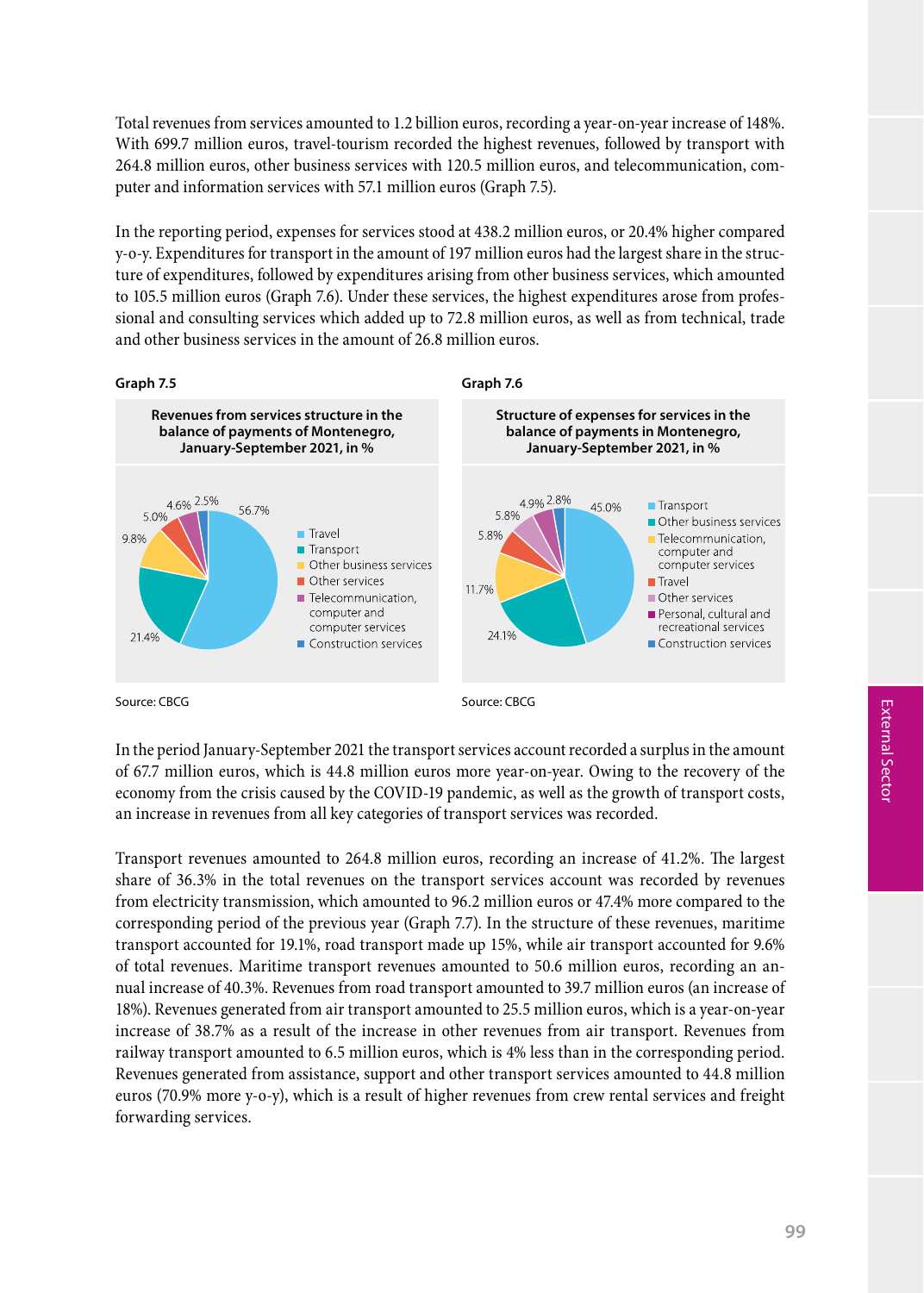## Central Bank of Montenegro | CBCG Macroeconomic Report Q3 2021



**Graph 7.7 Graph 7.8**

Total transport expenditures amounted to 197 million euros, recording the year-on-year increase of 32.5 million euros or 19.7%. Electric power transmission as well as road transport recorded the most significant expenditures and they account for 31.4% and 30.1% of total expenditures, respectively. Electric power transmission expenditures amounted to 61.9 million euros, which is 18.9% more than in the same period in 2020, and were partly a result of rising electricity prices on the international market. Road transport expenditures reached 59.3 million euros, which is 7% more y-o-y. Maritime transport expenditures amounted to 23.5 million euros (a 60.4% increase), while air transport expenditures declined 3.2% year-on-year, amounting to 17.5 million euros. The railway transport expenditures amounted to 4.2 million euros or 5.1% less y-o-y. Expenditures generated from assistance, support and other transport services amounted to 28.5 million euros, which is 51.5% more y-o-y.

When all types of transport are taken into account, the largest invisible trade, imports and exports was recorded in freight transport, 134.7 million euros and 145.8 million euros, respectively.

In the period January - September 2021, the estimated revenues from *travel-tourism* amounted to 699.7 million euros and they were 473.5% higher y-o-y. As a result of the successful tourist season in Q3 2021, despite the epidemiological situation, the number of arrivals and overnights of foreign tourists increased, which resulted in significantly higher revenues, compared to the same period of the previous year. Moreover, the recorded revenues in 2021 make up 68.9% of the revenues recorded in the corresponding period of 2019.

Expenditures from travel-tourism amounted to 25.6 million euros and they were 24.4% higher y-o-y. These developments led to a surplus in the travel-tourism account of 674.1 million euros, being 564.6% more than in the same period in 2020.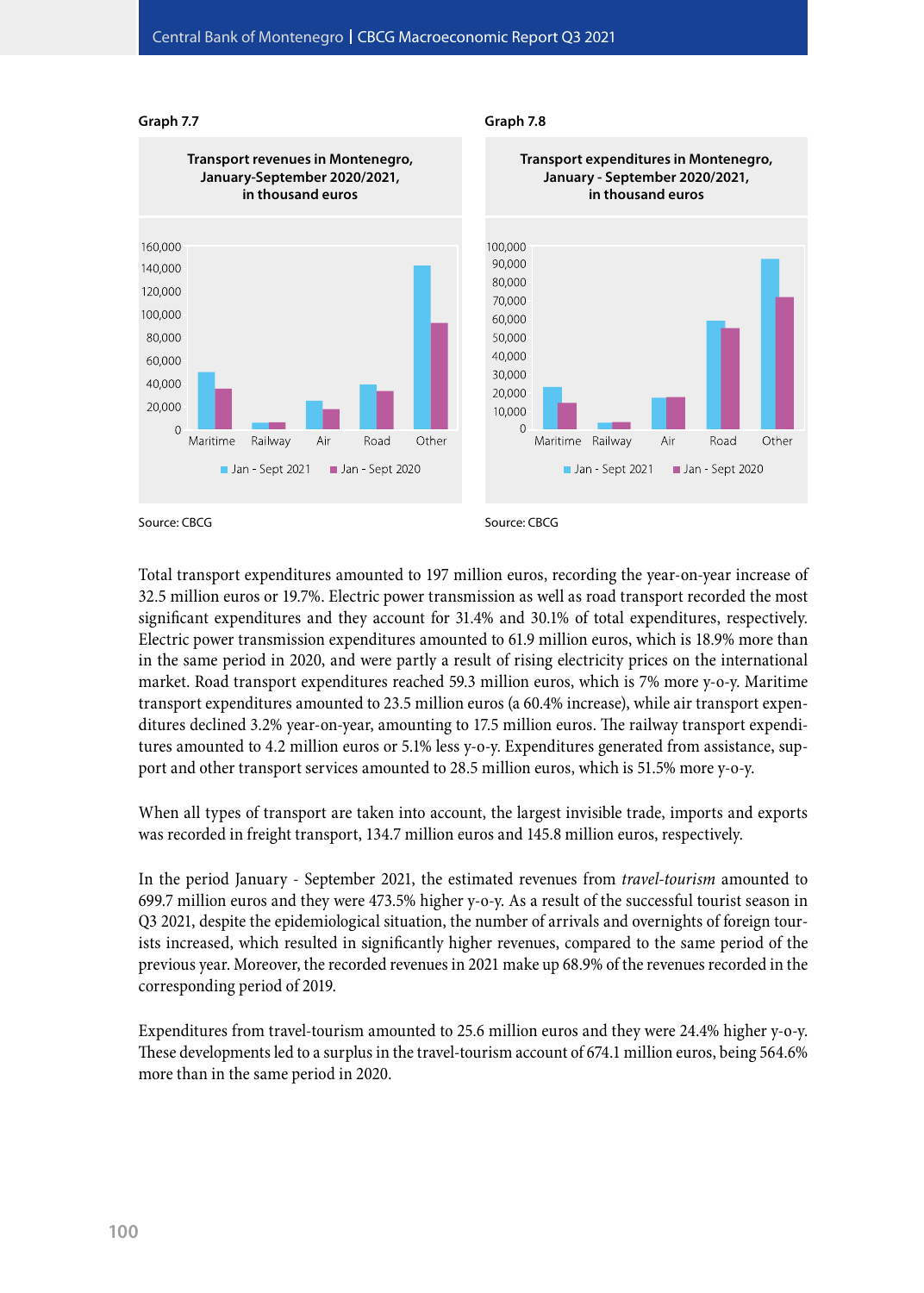In the observed period, the *construction services* account recorded total revenues in the amount of 31.3 million euros, which is the year-on-year increase of 27.1%. At the same time, the expenditures arising from hiring non-residents in construction amounted to 12.1 million euros, which is the year-on-year decrease of 10.2%. Such development in revenues and expenditures in the construction services account resulted in a surplus of 19.1 million euros, which is 72.6% more than in the corresponding period of the previous year.

Revenues from *other business services* amounted to 120.5 million euros, with the main share of revenues arising from providing various business, professional and consulting services in the amount of 93.7 million euros. Expenditures from other business services amounted to 105.5 million euros. The increase in revenues from other business services of 40.9%, with a simultaneous increase in expenditures of 20.3%, led to a surplus of 14.9 million euros, while in the same period of the previous year this account recorded a deficit.

## 7.1.1.3. Primary income

In the first nine months this year, the primary income account ran a 84 million euros surplus, which represents an increase of 34.7% compared to the same period of 2020 when this account recorded a surplus of 62.4 million euros. This trend is the result of larger inflow based on compensations to employees.

Revenues from primary income amounted to 258.7 million euros, which is the year-on-year increase of 21.6%. The main share of these revenues referred to compensations to employees in the amount of 244.5 million euros (Graph 7.9). Revenues from international investment income amounted to 14.3 million euros, with the main share referring to collected interest in the amount of 8.4 million euros or 37.7% less y-o-y. The inflow from paid dividends amounted to 5.9 million euros, which is approximately at the same level as in the corresponding period of the previous year.

## **Graph 7.9**



Source: CBCG

In the period January - September 2021, expenditures from primary income reached 174.7 million euros, being 16.2% higher y-o-y. The highest share of these expenditures of 140.3 million euros were expenditures from international investments and 34.5 million euros referred to expenditures for compensations to employees. Of total expenditures arising from international investments, interest repayment accounted for 99.4 million euros, recording an increase of 5% in relation to the corresponding period of 2020.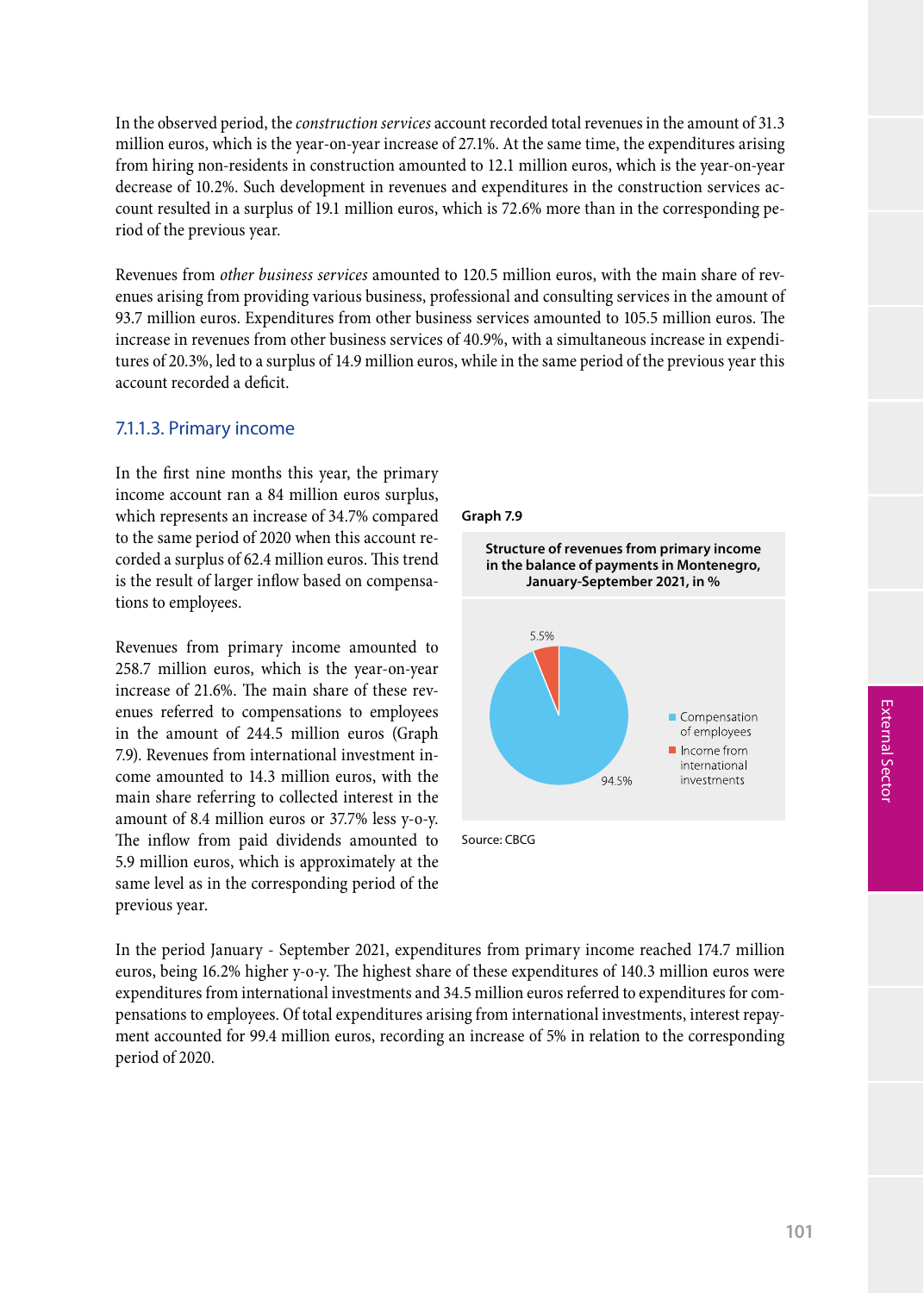## 7.1.1.4. Secondary income

In the period January - September 2021, the secondary income account ran a surplus of 281.6 million euros, which is the year-on-year increase of 52.1% as a result of a higher inflow from personal transfers and various current government transfers (Graph 7.10).

### **Graph 7.10**



Source: CBCG

#### **Graph 7.11**



**Quarterly financial account structure in the** 

Source: CBCG

Inflow arising from secondary income amounted to 341.2 million euros or 38.3% more y-o-y. The inflow structure shows that 300.3 million euros referred to other sectors (an increase of 34.1%), whereas 40.9 million euros referred to the government sector (an increase of 80.5%). Of the total inflow of transfers of other sectors, a total of 252.3 million euros were foreign personal transfers (remittances), which represents the year-on-year increase of 42.5%. The inflow from other current transfers amounted to 48 million euros, which is a 2.3% increase. The largest share of other current transfers related to social benefits (pensions) and they amounted to 30.6 million euros (up 3.7%).

From January to September 2021, the outflow arising from secondary income, i.e. foreign transfers amounted to 59.6 million euros, which is 3% less y-o-y. The government sector accounted for the share of 8 million euros, while 51.6 million euros referred to other sectors. Outflow of monetary assets arising from personal transfers amounted to 28.5 million euros, recording an 4.4% decrease y-o-y, while the outflow arising from other current transfers amounted to 23.1 million euros.

## 7.2. Financial Account

From January to September 2021, the financial account saw a decline in net capital inflow, due to a recorded decrease in net inflow from other and portfolio investments (Graph 7.11). Such developments in the financial account are the result of the principal repayment for Eurobonds issued in previous years, the start of repayment of loans taken for the construction of the highway, the decline in equity investments, as well as lower borrowing by the state, banks and other sectors for the loans taken.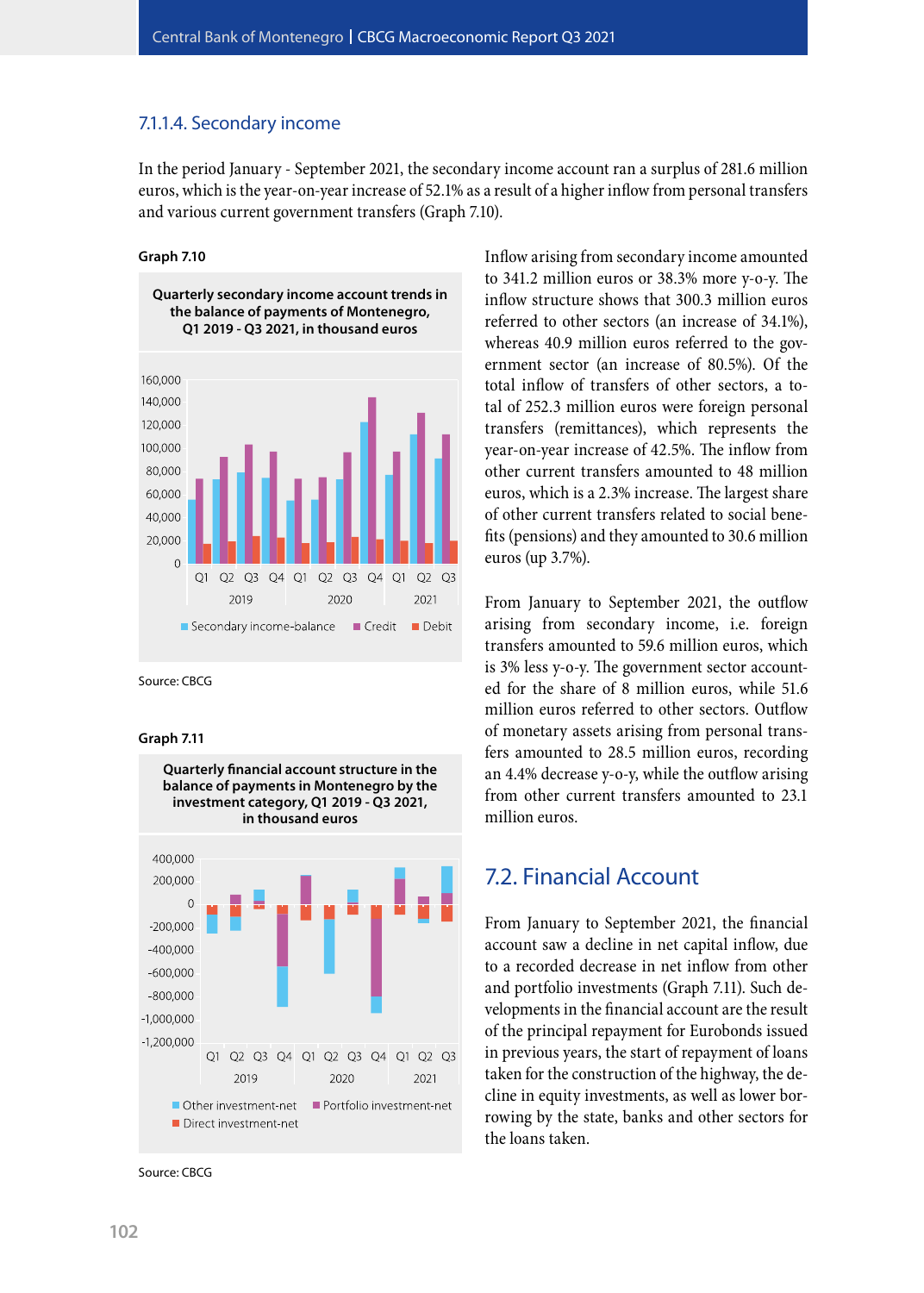## **Graph 7.12**





Source: CBCG

Source: CBCG

The account of direct investments recorded an increase in net inflow. Net FDI inflow amounted to 352.3 million euros, which is 2% more year-on-year and is the result of a larger inflow arising from equity investments. Total FDI inflow reached 599.9 million euros (Graph 7.12), while the outflow amounted to 247.6 million euros.

In the observed period, the inflow from debt investments declined $46$ , while equity investments increased in relation to the same period of the previous year. They amounted to 302.9 million euros or 84.3% more than in the same period in 2020. In the structure of total equity investments, investments in companies and banks accounted for 118.6 million euros (an increase of 29.1%), whereas investments in real estates amounted to 184.3 million euros (an increase of 154.3%). Total FDI inflow in the form of intercompany debt reached 231.2 million euros, which is a decrease of 25.9% compared to the corresponding period of the previous year (Graph 7.13).

In Q3 2021, the total FDI outflow amounted to 247.6 million euros, recording the year-on-year increase of 53.5%. The outflow from residents' investments abroad amounted to 69.6 million euros, while the withdrawal of non-residents' funds invested in Montenegro amounted to 178 million euros.

## **Box 7.1 – Impact of the COVID-19 pandemic on FDI flows**

Foreign direct investments (FDI) are an integral part of an open and efficient international economic system and a major catalyst for development. Given this fact, it is not negligible that the COVID-19 pandemic, according to UNCTAD data<sup>47</sup>, caused a significant decline in international FDI flows of as much as 35%, from 1.5 trillion dollars in 2019 to 1 trillion dollars in 2020. A drop of over 50% was recorded in

<sup>46</sup> Debt investments, i.e. the debt position of direct investments consist of intercompany loans, which represent loans between related parties.

<sup>47</sup> *Source: UNCTAD - World Investment Report 2021.*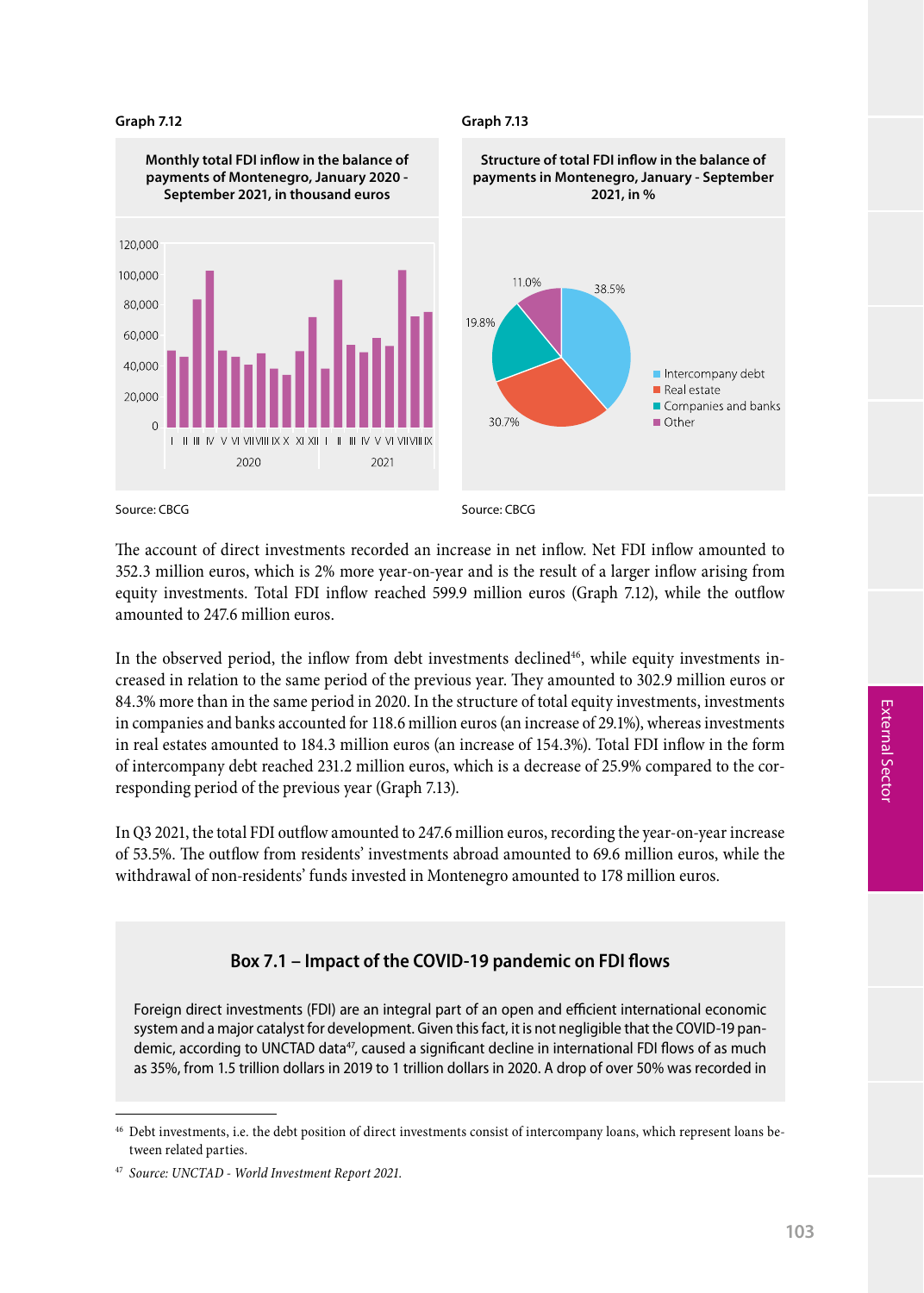utilities, construction, mining, logistics, agriculture and a number of industrial activities, such as the car industry, oil refining, machinery and electrical industry and metallurgy. A smaller decline of 30% was recorded in several industries such as IT, telecommunications, pharmaceutical industry, financial services and real estate.

According to UNCTAD preliminary data<sup>48</sup> global FDI flows in H1 2021 amounted to 852 billion dollars. The recorded recovery compensated more than 70% of the losses caused by the COVID-19 pandemic in 2020. The fastest recovery was recorded in developed countries, where the estimated value of FDI flows was 424 billion dollars - three times more than in the same period in 2020, but FDI growth was also recorded in developing countries during 2021.

However, investors' confidence at the global level is still affected by the crisis. On the one hand, international project financing contracts increased by 74%, while on the other hand, investors' confidence in industry and global value chains remained shaken. Moreover, the number of new projects in industries where global value chains are very significant (such as electronics, car industry and chemicals) declined further. The value of the announced greenfield investments and project financing contracts increased by 60%, but mainly due to the small number of a very large deals in the energy sector.

Preliminary UNCTAD projections indicated that global FDI flows would continue to recover during 2021, with some increase of 10-15%. This would still mean that FDIs are about 25% below 2019 level. However, the data recorded in H1 2021 indicate that the recovery is faster than expected. Although, significant risks remain, such as uncertainty about the degree of vaccination, the possibility of virus mutations, delays in reopening corporate sectors, bottlenecks in the labour and supply chains, energy prices and inflationary pressures.

The COVID-19 pandemic had a different impact on FDI flows in the countries of the region. Namely, Serbia, Albania and the Republic of North Macedonia saw a decline in net FDI inflows, while an increase in net FDI inflows in 2020 compared to 2019 was recorded in Bosnia and Herzegovina and Kosovo, but mostly due to reduced FDI outflows. In H1 2021, all countries in the region recorded a recovery in net FDI inflows compared to 2020.

FDI developments in Montenegro were not significantly affected by the COVID-19 crisis. In 2020, Montenegro recorded an increase in net FDI inflows, and the positive trend continued during 2021, when the net inflow from 2019 was already surpassed in the first nine months. In the period January - September 2021, the FDI gross inflow amounts to 90% of the total inflow from 2019, being 18.4% higher than in the same period in 2020.

#### **Graph 1**





#### Source: Eurostat

<sup>48</sup> *Investments trend monitor, October 2021, Special WIF Factsheet Edition, UNCTAD*